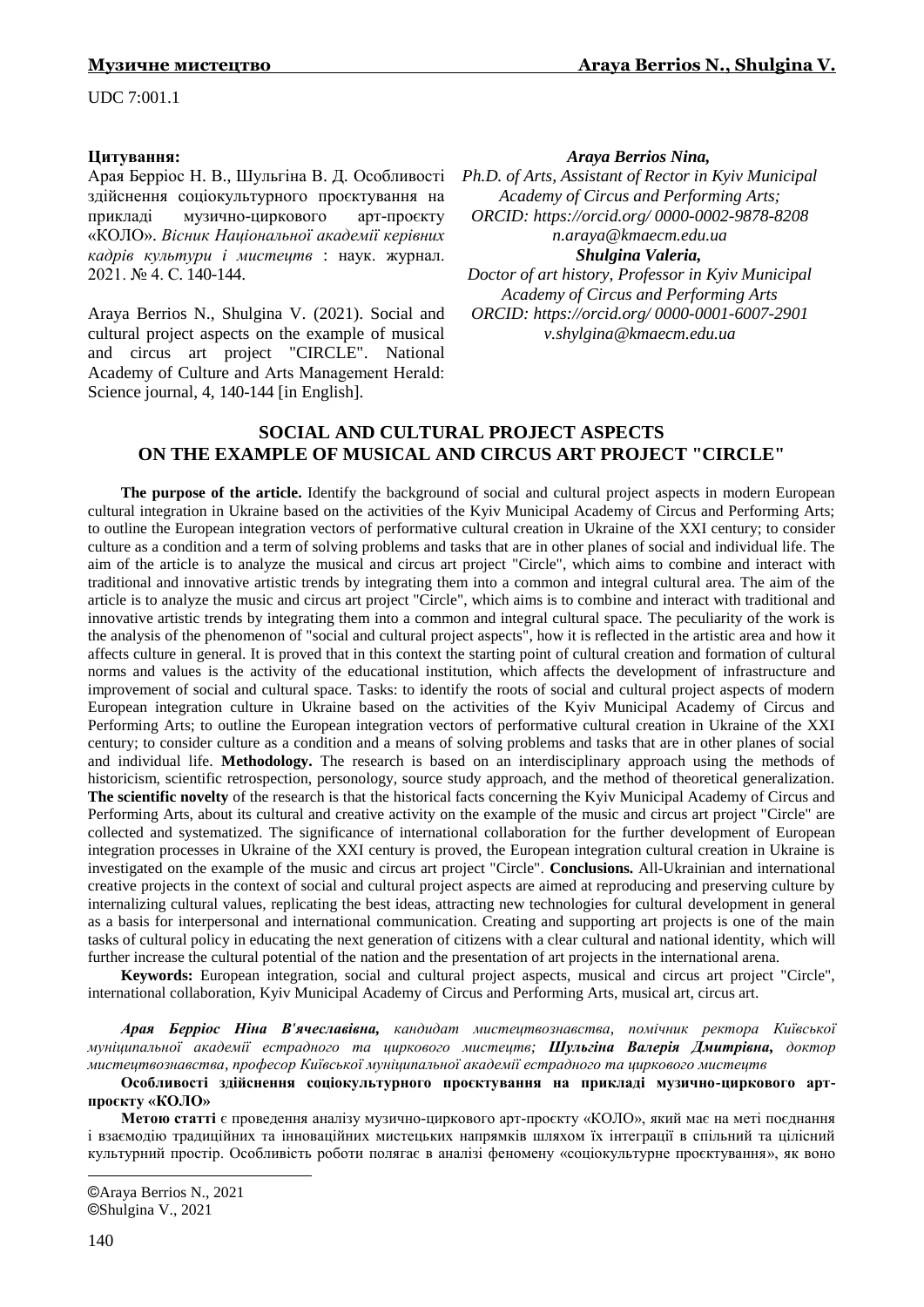# **Вісник Національної академії керівних кадрів культури і мистецтв № 4'2021\_\_\_\_\_**

відображається в мистецькому полі та як впливає на культуру загалом. Доводиться, що у даному контексті відправним моментом культуротворення і формування культурних норм та цінностей виступає діяльність освітнього закладу, яка впливає на розвиток інфраструктури та удосконалення соціально-культурного простору. Завдання роботи: виявити коріння соціокультурного проєктування сучасного євроінтеграційного культуротворення в Україні на основі діяльності Київської муніципальної академії естрадного та циркового мистецтв; накреслити євроінтеграційні вектори перформативного культуротворення в Україні ХХІ ст; розглянути культуру як умову та засіб вирішення проблем і завдань, які перебувають в інших площинах соціального й індивідуального буття. **Методологія**. Дослідження спирається на міждисциплінарний підхід з використанням методів історизму, наукової ретроспекції, персонології, джерелознавчого підходу та методу теоретичного узагальнення. **Наукова новизна** дослідження полягає в тому, що зібрані та систематизовані історичні факти стосовно Київської муніципальної академії естрадного та циркового мистецтв, про її культурну та творчу діяльність, музично-цирковий арт-проєкт «Коло», зокрема. Доведено значимість міжнародної колаборації для подальшого розвитку євроінтеграційних процесів в Україні ХХІ ст., досліджується євроінтеграційне культуротворення в Україні на прикладі музично-циркового арт-проєкту «Коло». **Висновки.** Всеукраїнські та міжнародні творчі проєкти в контексті соціокультурного проєктування спрямовані на відтворення й збереження культури шляхом інтеріорізації культурних цінностей, на тиражування кращих ідей, залучення новітніх технологій для розвитку культури загалом як основи налагодження міжособистісної та міжнародної комунікації. Створення та підтримка мистецьких проєктів є одним з головних завдань культурної політики стосовно виховання майбутнього покоління громадян з чітко визначеною культурною та національною ідентичністю, що забезпечить подальше зростання культурного потенціалу нації та презентації мистецьких проєктів на міжнародній арені.

**Ключові слова:** євроінтеграція, соціокультурне проєктування, музично-цирковий арт-проєкт «КОЛО», міжнародна колаборація, Київська муніципальна академія естрадного та циркового мистецтв, музичне мистецтво, циркове мистецтво.

Relevance of the research topic. The relevance of the research topic is to analyze the phenomenon of "social and cultural project aspects ", how it is reflected in the sphere of art and how it affects culture in general. It is proved that the starting point of accurate cultural creation and formation of cultural norms and values is the activity of the educational institution, which affects the development of infrastructure and improvement of social and cultural space. The deepening of international processes of culture development in Ukraine in the XXI century is due to the establishment of a national vector for Europeanization, support and promotion of achievements in culture and art at the world level, implementation of international projects, and the possibility of quality art education and training in Europe.

Analysis of publications. The basic fundamental principles of social and cultural projecting were developed by scientists like J. Ditrich, T. Tiori, D. Fry, P. Hillosch, and other researchers. In the post-Soviet time, the first ideas about the design of social systems were expressed in the works of O. Genisaretsky, V. Dubrovsky, I. Lyakhov, A. Rappoport, V. Rozin, B. Sazonov, G. Shchedrovitskiy. From the point of view of social management, these problems were considered by V. Afanasyev, I. Bestuzhev-Lada, P. Lebedev. Actually, the theoretical foundations of social project aspects were analyzed in the works of N. Aitov, G. Antonyuk, N. Lapin, A. Pryhozhyn, J. Toshchenko, N. Kharitonov, as well as in the

studies of Y. Kryuchkov, O. Yanitsky, and others. Very interesting are publications about the development of theoretical and methodological foundations of social-cultural projecting of such scientists as G. Birzhenyuk, S. Zuev, A. Markov, E. Orlova, and others. The theory and methods of social-cultural project aspects need modern research in the context of European integration processes [1].

Presenting of the main material. A big event had happened on June 26 and 27, 2021 at Lviv State Circus – a presentation of the musical and circus art project "Circle", organized by the Kyiv Municipal Academy of Circus and Performing Arts. This is a great example that shows the development and influence on the formation of social and cultural project aspects.

Let's analyze the creative way and activity of the Academy in the context of international cooperation. In 2021, the Kyiv Municipal Academy of Circus and Performing Arts celebrated its 60-th anniversary. This is a long and difficult journey from the chamber Republican studio, which was started by the Yalovi brothers in the rooms of today's National Circus of Ukraine in 1961. Inspired by a love for their profession, Vasyl and Oleksandr Yalovi began to promote circus art very active way – acrobatics, gymnastics, balance, and other not only circus genres: master of ceremonies, singing, and choreographic. Back then, they understood that art is an opportunity to look behind the "iron curtain", to demonstrate their talents and high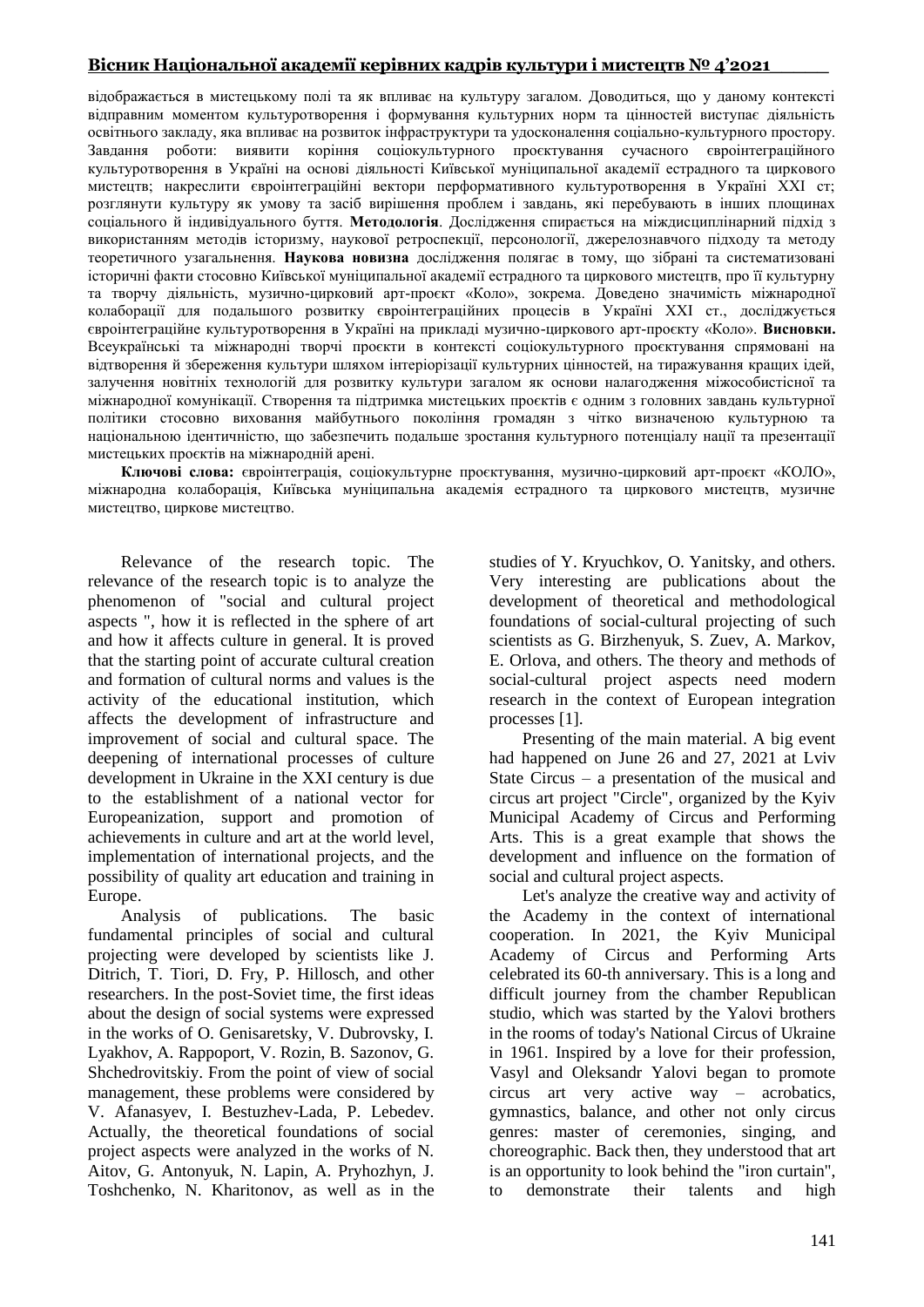professionalism of their country at the world level. As children, the future legendary artists played in their backyard – pulling the ropes, doing handstands and other acrobatic tricks, this principle of "learning through playing", the brothers will actively use in the building of the educational process of future circus artists [2].

So, the first step has been taken – opening the space for developing professional skills and knowledge. L. Bogdanovich, director and artistic director of the Ukrkoncert touring and concert association, and Yukhima Berezin and Yuriy Tymoshenko, a well-known "Tarapunka & Shtepsel" comedian duo of Ukrainian actors, also joined the process of creating a republican studio. The team of people who has the same ideas and believes started to create the history of the Academy, which we know now. [2] It is important to note that the approaches of multidisciplinary classes are used by the modern Academy even nowadays. After all, it was important for students to develop comprehensively in order to become creative and extraordinary artists. That is why, in addition to the main disciplines, students studied acting and stage language, history of theater, circus and performing, makeup, choreography, stage movement, and fencing, as well as piano, solfeggio, music theory, and music literature. The formation of the actor's personality took place on the physical and emotional levels – this was the key to success; a high-quality educational process gave a high result of the preparation of acts and presentations in various parts of the Soviet Union and international prestigious arenas.

1975 was a remarkable year for the school, as the Studio got a different status – the Kyiv State School of Performing and Circus Arts, which at the time was subordinated to the Ministry of Culture of the USSR. Two departments are created on the basis of the school: performing and circus. Approximately the same principle of distribution is preserved in the Academy today. Nurturing traditional approaches to training future artists, the "performing department" trained artists of the conversational genre, choreography, singing, and other different original genres, the "circus department" conducted training in the following genres: clowning, acrobatics, juggling, aerial gymnastics, and others.

Since 1999, the College has become an active participant in all big cultural and art events of the capital of Ukraine, Kyiv city. During these years the tradition of annual grand graduation gala shows of students begins, which is free for everyone to visit.

In 2002, during the term of directing by Alexander Chunikhin (1998-2011), the college moved to its own building at the address - 01032, Kyiv, 88 Zhylyanska Str.

Since 2007 it has officially received the status of a higher educational institution – Academy. It was a great time for the Academy, the basic educational form of study is engraved bachelor's degree in specialties: dolls on the stage, dancing, singing, masters of ceremonies, actors, musical eccentricity, pantomime, and other circus genres [2].

From 2011 to 2019, the head of the Academy became Honored Artist of Ukraine, Ph.D. of Art History, Doctor of Cultural Studies, Professor Vladyslav Kornienko. It was him who initiated new specializations, opened a master's degree and a part-time studying and initiated the studying process for foreign students.

In 2019, Professor, Doctor of Cultural Studies, Associate Professor Alexander Yakovlev became the Rector of the Academy. His personal contribution to the promotion of the Academy at the international level is due to his creative collaboration with "Festival international du cirque de Monte-Carlo 2020", "Global Alliance of Circus Schools", Capital Circus of Budapest, School of Circus Arts by Imre Barosh, Budapest, Hungary and other domestic public and cultural organizations, such as Kyiv Academic Drama and Comedy Theater on the left bank of the Dnieper, Kyiv National Academic Operetta Theater, Kyiv Academic Theater "Golden Gate", National Circus of Ukraine, Lviv State Circus, etc. The Ministry of Education of the People's Republic of China has included the Kyiv Municipal Academy of Circus Performing Arts in the list of higher education institutions for professional cooperation in the educational process. For the first time, the Academy establishes its scientific publication "ART-PLATFORM", which is a logical step for further deeper scientific activities and the opening of graduate school to train specialists of the highest academic level – "Doctor of Philosophy" and "Doctor of Arts" [2].

Analyzing the educational and cultural activities of the higher education institution, the leadership of the Academy constantly asked itself the question – how to promote the performing and circus arts among the audience more widely. An ambitious decision was made to go on a city tour – to perform each annual gala show in a new city of Ukraine, this involved more and more people into the interaction between cultural and social aspects, which takes place at the level of the individual, social community, region, district, and society.

This Summer, for the Ukrainian audience, if you want to see the best examples of world circus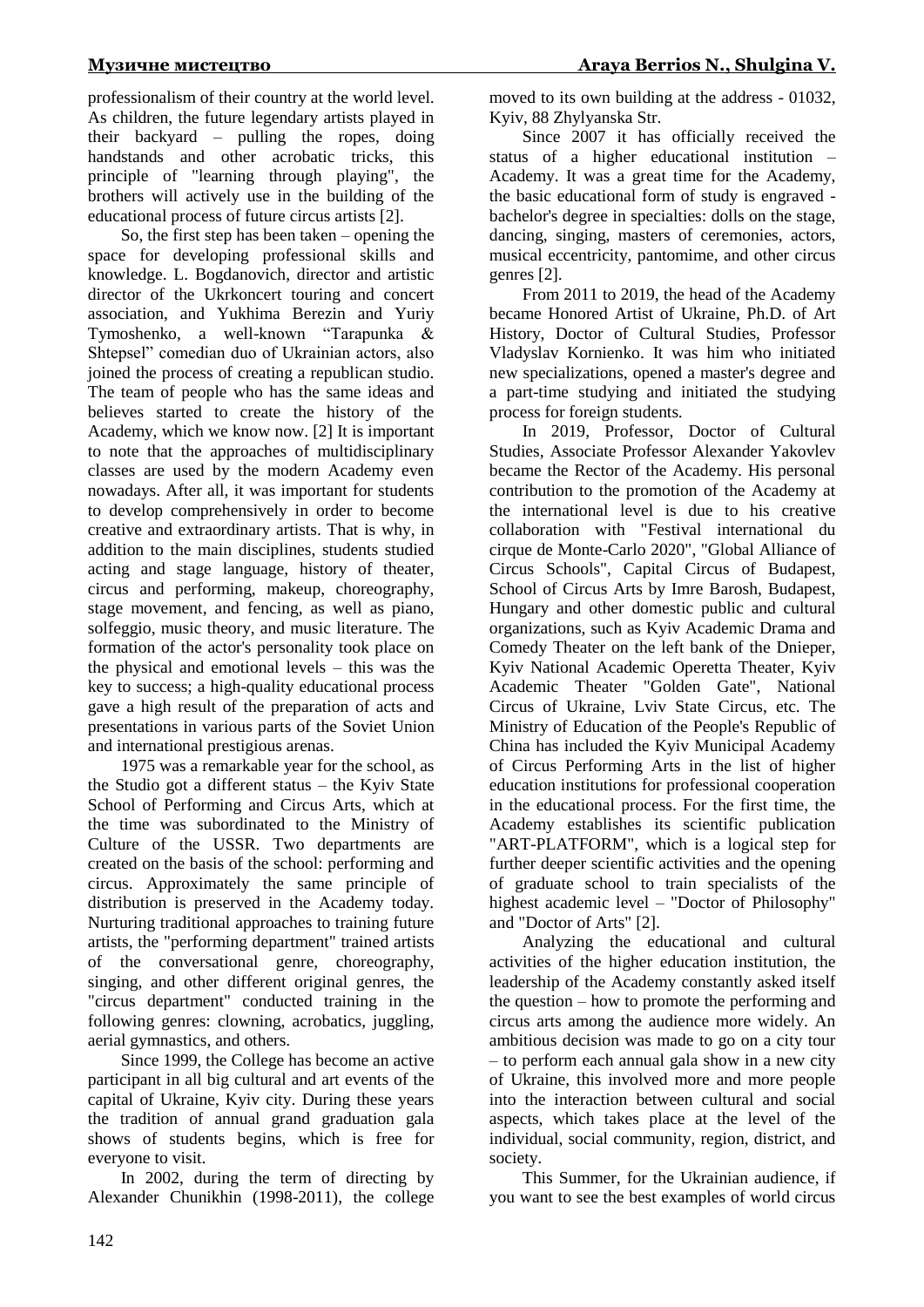## **Вісник Національної академії керівних кадрів культури і мистецтв № 4'2021\_\_\_\_\_**

and performing arts, it was no longer necessary to go to the performance of the circus Du Soleil, because all this could be seen in your city or traveling around Ukraine. 70 professional artists in one time and space demonstrated different styles – acrobatics, gymnastics, balance, pantomime, clowning, magic, puppetry, singing, choreography, and acting.



*Fig.1 Fragment of a performance from the show "Circle" in Lviv*

The invited celebrity participant of the show was Alina Pash. The Ukrainian singer, rapper, finalist of the sixth season of the vocal show "X-Factor", a former student of the Academy, specially came to perform on the show and present her new song.

The general director of the show was the famоus Iryna Herman. The whole circus world knows about her achievement. She is a real celebrity in circus directing. Irina received awards personally from the Princess of Monaco for participation and collaboration with the International Circus Festival in Monte-Carlo. For more than 24 years she has been cooperating with leading circus companies around Europe and the world: National Swiss Circus Knie (Switzerland), Roncalli circus (Germany), Bouglione circus (France), Krone circus (Germany), Vazquez circus (USA), GOP variety, Apollo variety, Winter Garten variety, Friedrichsbau variety (Germany). Her work has been awarded 12 prizes at the world's most prestigious international circus festival in Monte-Carlo, including 2 bronze clowns (2003, 2020) and 2 special jury prizes (2008 and 2012).

Honored foreign guests of the show in Lviv were:

Mr. Urs Pils – Vice President and Artistic Director of the International Circus Festival in Monte Carlo, President of the World Circus Federation (Fédération Mondiale du Cirque), President of the European Circus Association (ECA).

Mr. Peter Fekete – the Minister of State of Culture of Hungary, a member of the Executive Board of the European Circus Association (ECA).

As a result of a productive presentation of the show "Circle", the Minister of State of Hungary, Mr. Peter Fekete, invited the Kyiv Municipal Academy of Circus and Performing Arts to demonstrate this great show at the building of the Budapest Capital Circus. This invitation was a great honor for the Academy and at the same time a challenge, because the Academy has never traveled abroad before and with such a large number of people  $-75$  people, among them 60 artists and 15 people of the pedagogical and administrative group.



*Fig.2. Collective photo with the Minister of Culture of Hungary - Peter Fekete, Rector of the Kyiv Municipal Academy of Pop and Circus Arts Alexander Yakovlev, director of the show "Circle" - Irina Herman, technical director of the show "Circle" - Igor Protsenko, assistant rector of the Academy of Kyiv circus arts Nina Araya Berrios*

The preparatory process lasted two months – daily rehearsals, updating the repertoire and cast. The base for training was the cultural center "Art-Bratislava", which was specially rented for making the show.

On October 9 and 10, 2021, the show "Circle" took place in the city of Budapest, directed by Iryna Herman, full of visitors, spectacular act,s and a festive atmosphere. The Academy presented itself with dignity in the international arena and demonstrated not only the high level of the educational institution but also Ukraine as a powerful, experienced representative of the performing arts.